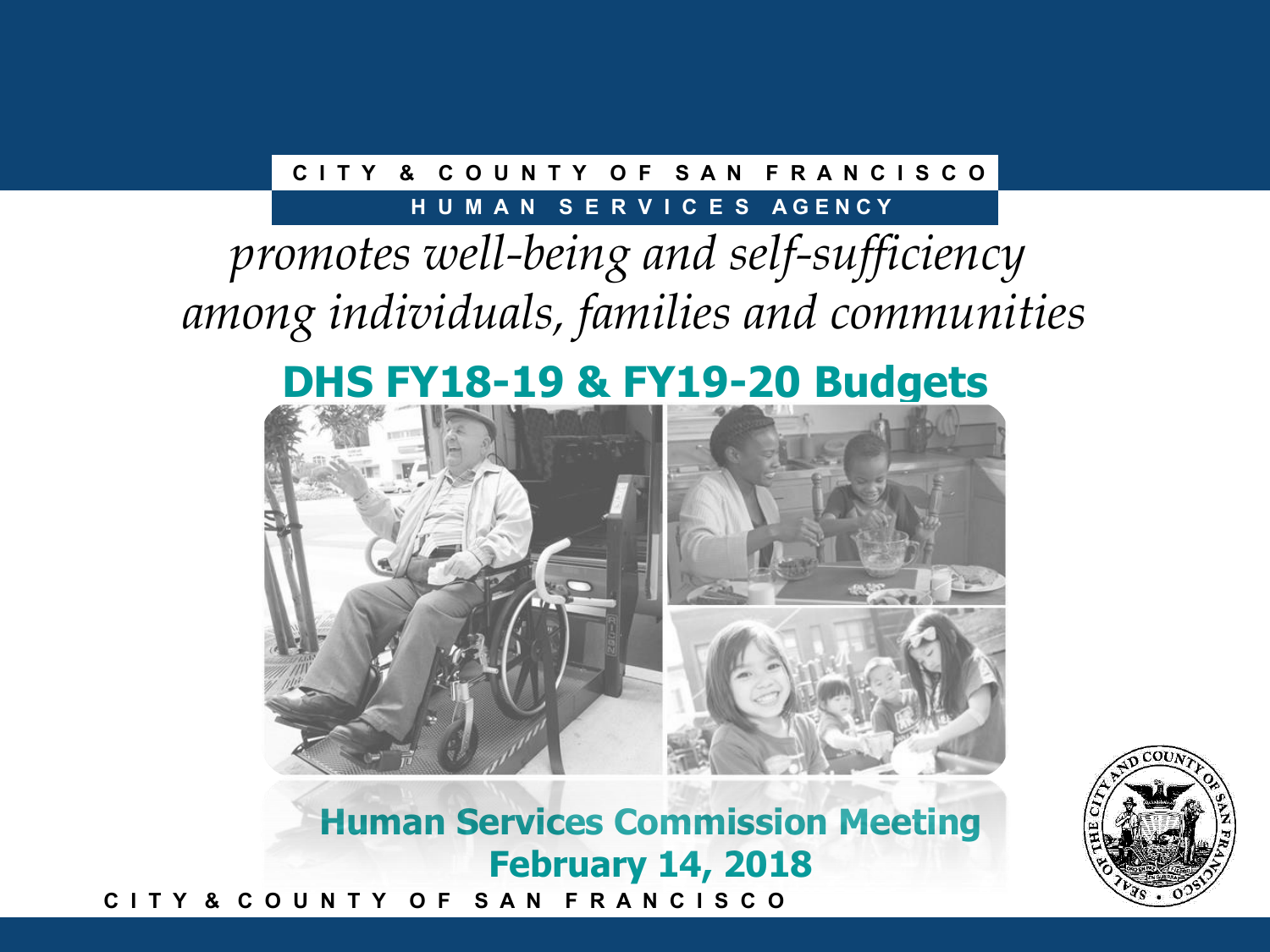

#### **C I T Y & C O U N T Y O F S A N F R A N C I S C O**

#### **H U M A N S E R V I C E S AGENCY**

2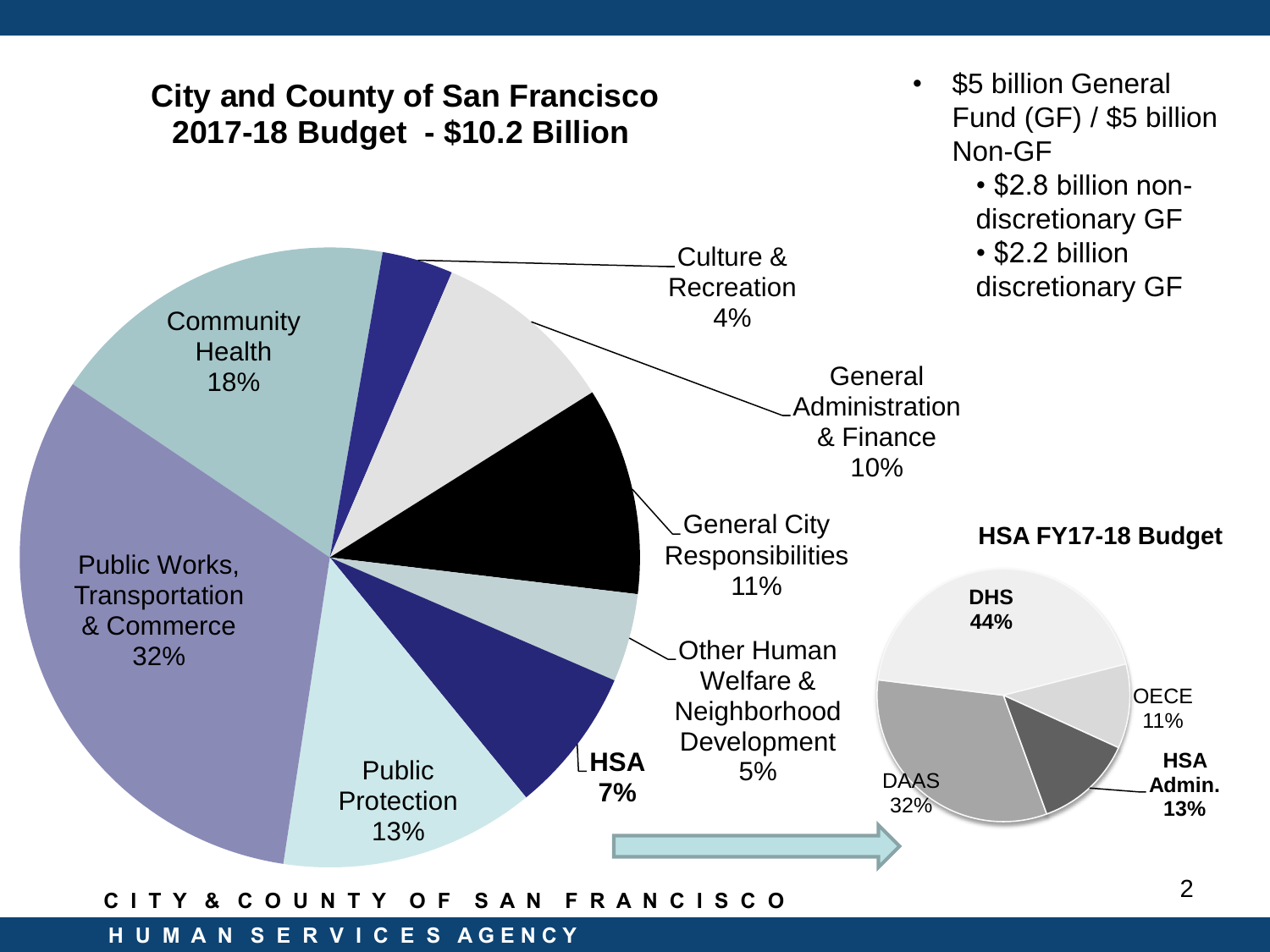

#### **C I T Y & C O U N T Y O F S A N F R A N C I S C O**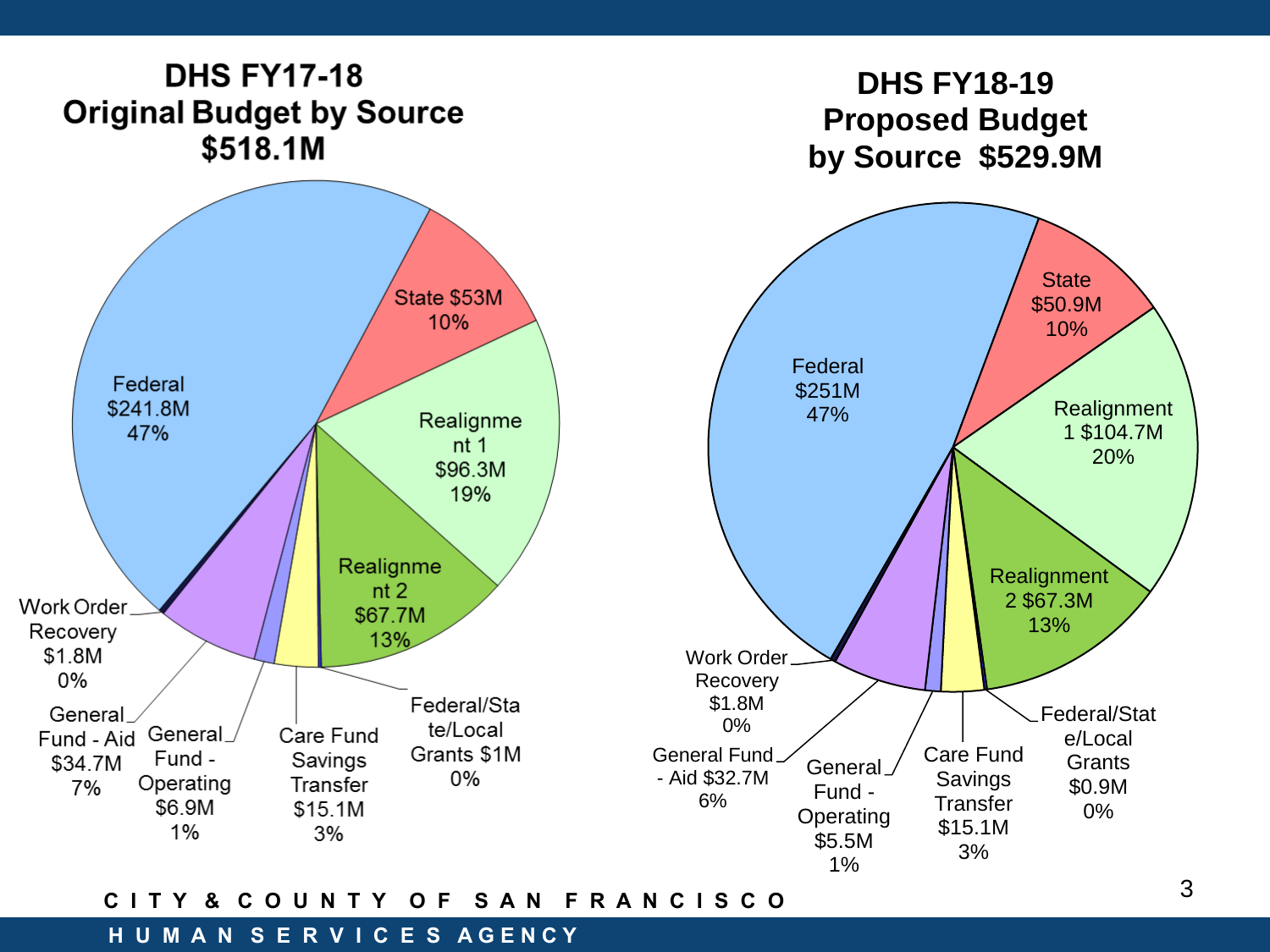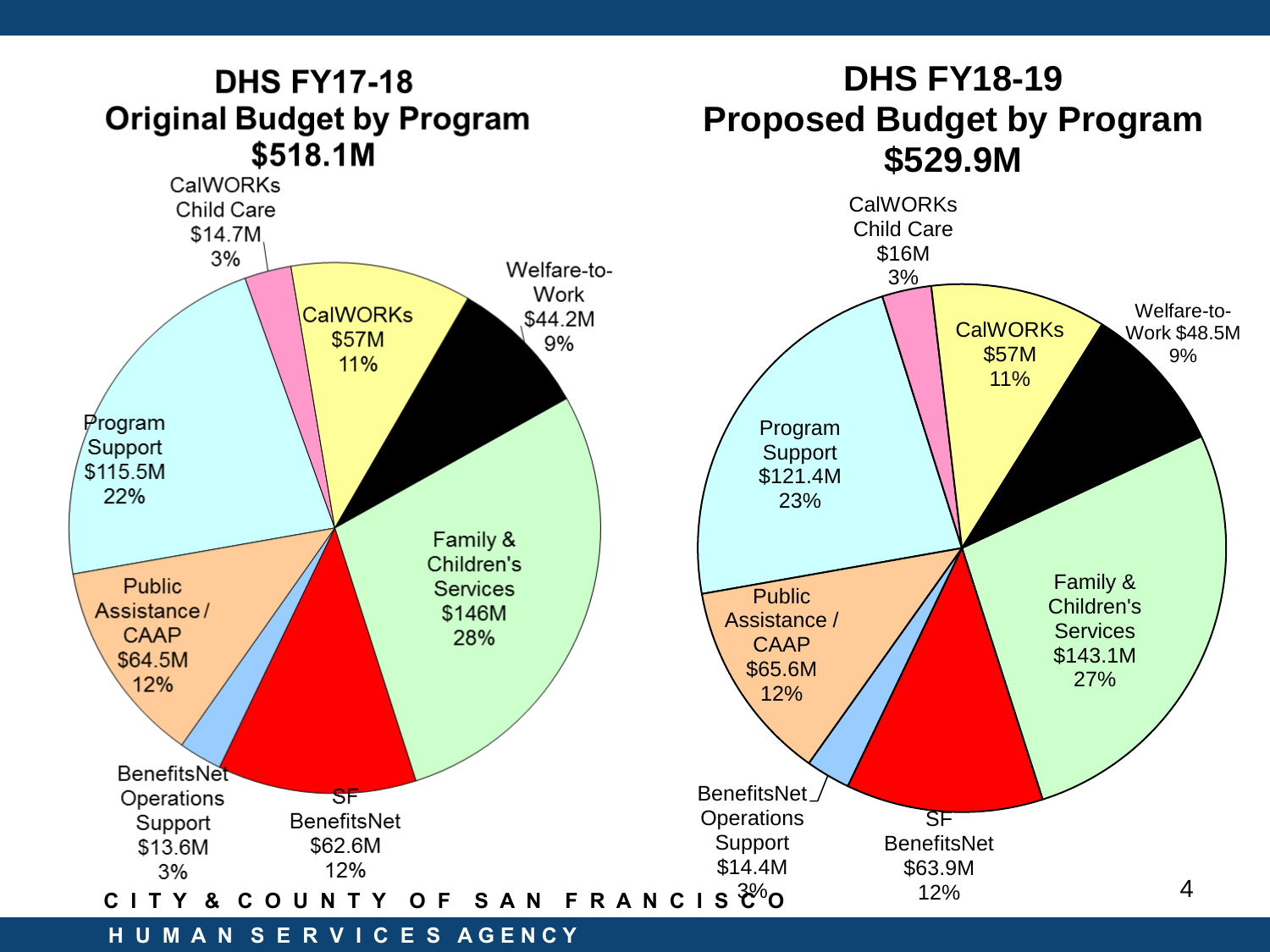

### **DHS FY17-18 Original Budget by Category \$518.1M**

## **DHS FY18-19 Proposed Budget by Category**

### **C I T Y & C O U N T Y O F S A N F R A N C I S C O**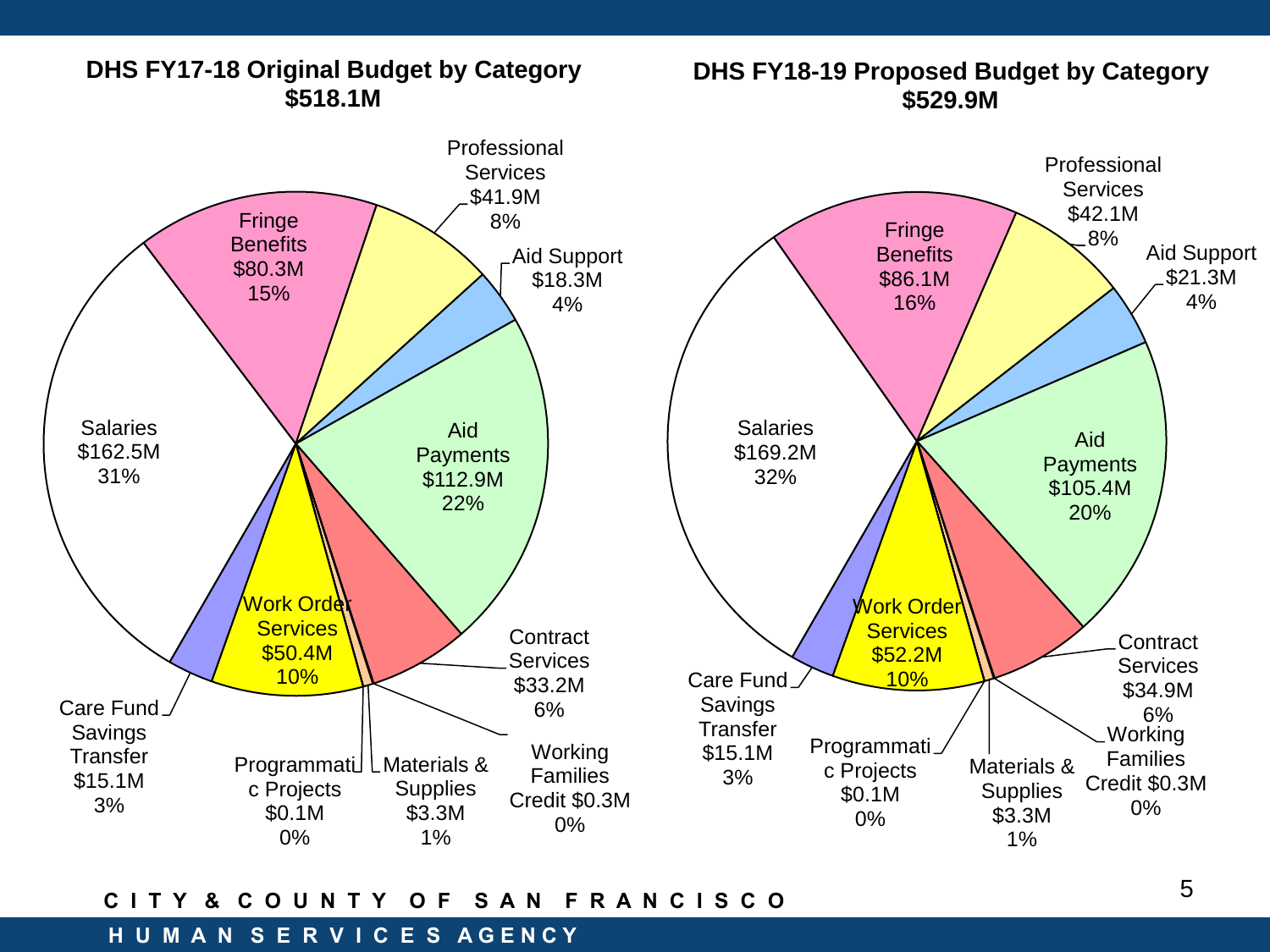## **HSA Caseload**

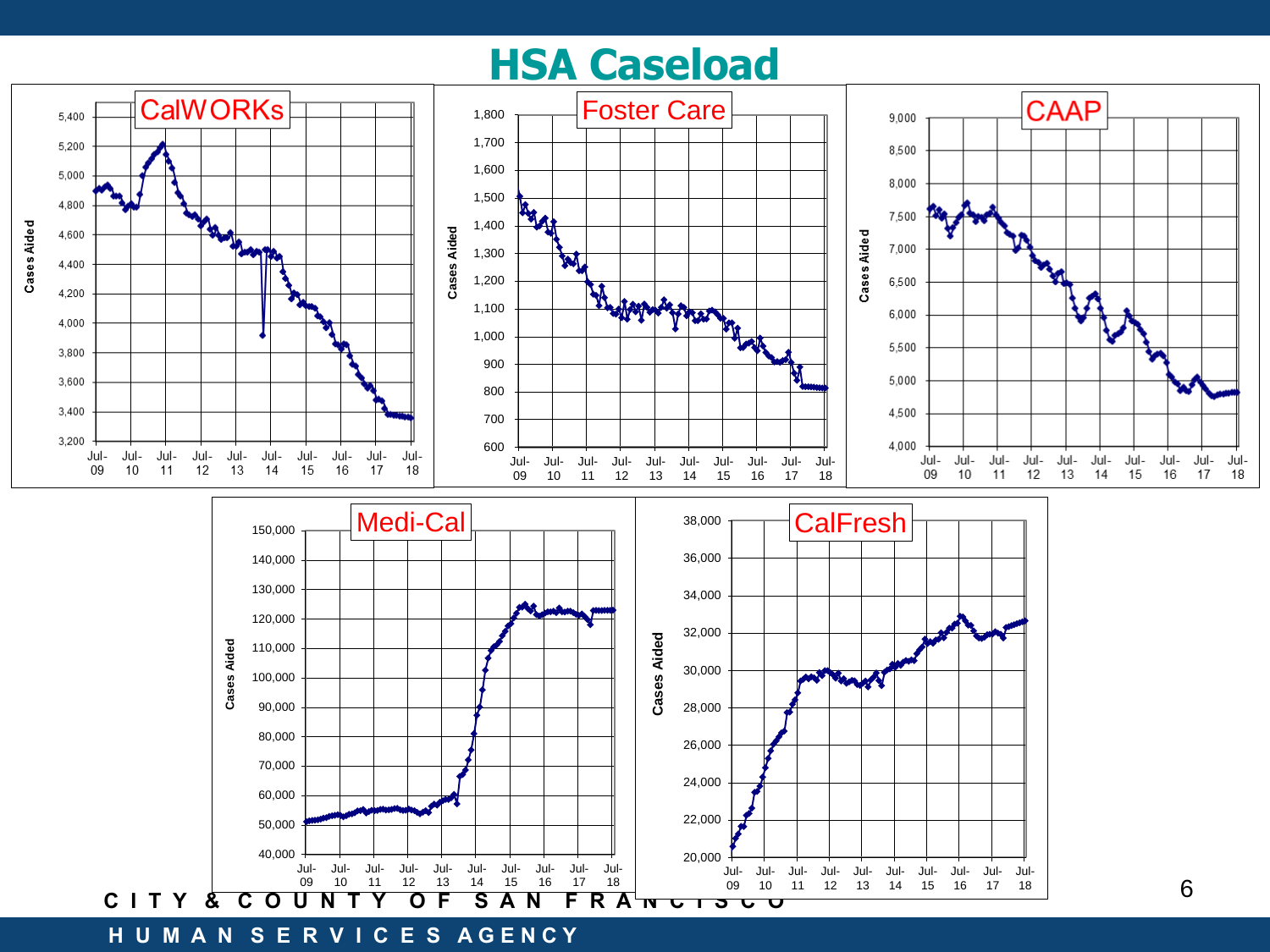## **Balancing the HSA / DHS Budget Submission**

- Overall, HSA projects declines in its CalFresh and CalWORKs revenues, offset by increases in its Medi-Cal and 2011 Realignment revenues, leaving no new revenue growth for expansion.
- Per the Mayor's Instructions, HSA's budget submission must include reductions in General Fund support of \$1.3 million in FY18-19 and \$2.6 million in FY19-20.
- HSA will meet the General Fund target with savings in its overall salary and fringe budget available after maintaining current staffing levels and covering mandated salary and benefits increases.
- HSA proposes to meet the requirement for no new FTE by repurposing existing positions and strategically substituting positions to meet new and changing needs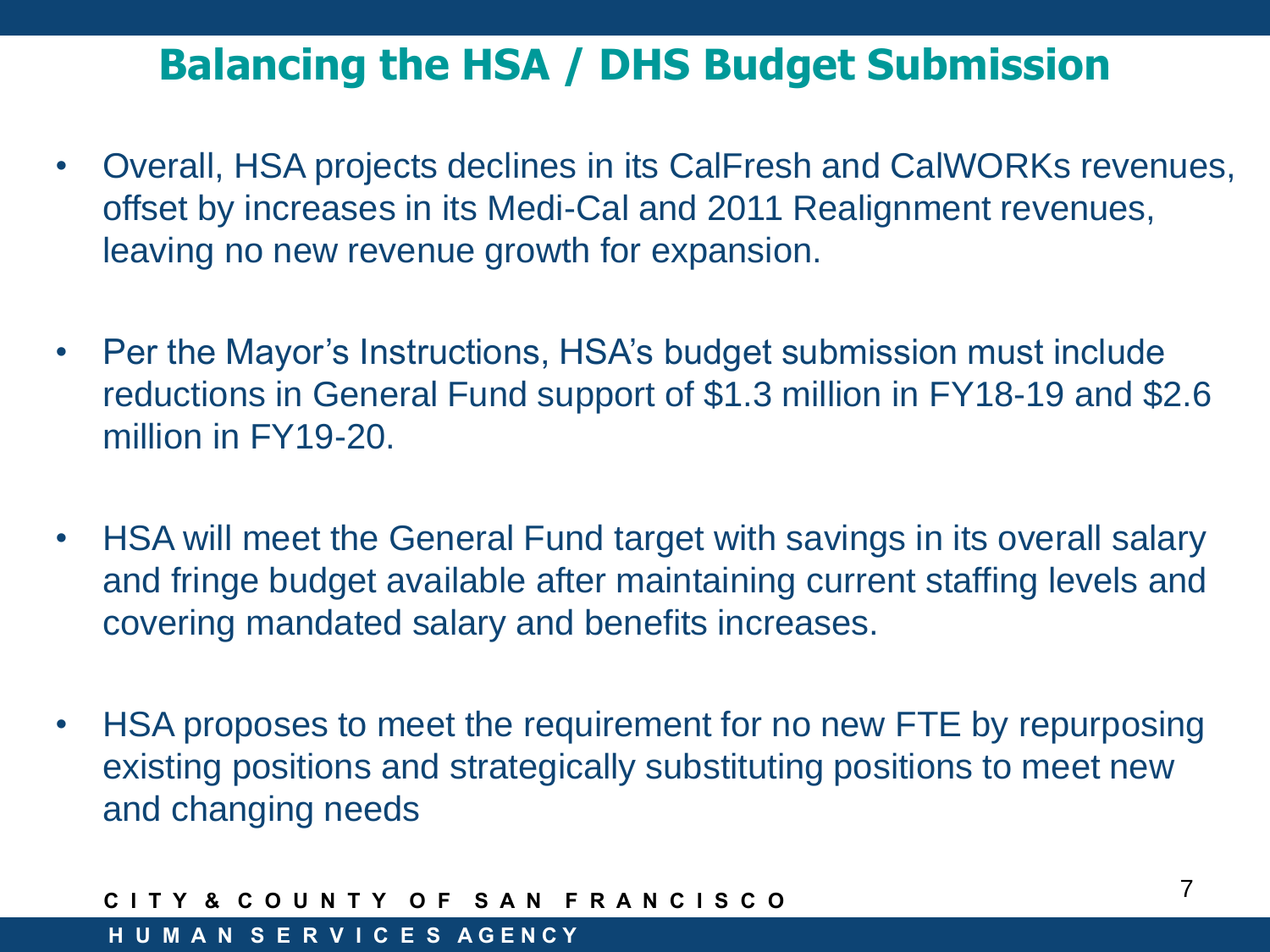# **DHS Highlights**

## **Self-Sufficiency: ABAWD Requirement Response**

- HSA plans to leverage existing funding and new revenues to expand opportunities for CalFresh ABAWDs and ensure a mix of options for all clients who need to meet the new requirements:
	- Provide subsidized employment for an estimated 365 ABAWDs through its existing Jobs Now program.
	- Leverage Snap-to-Skills and employment training contracts targeting CalFresh clients for another 350 ABAWDs
	- Partner with City departments and CBOs to offer workfare opportunities
	- Expand work supports, including transportation, for participating clients
- HSA will also seek \$1.0 million in new funding to provide public service trainees and additional subsidized employment positions for ABAWDs
- HSA will repurpose existing staff to create new ABAWD units in SF Benefits Net and in WDD, invest in new technology to ensure efficient tracking, and substitute several positions in WDD to handle planning and analysis

### Y & COUNTY OF SAN FRANCISCO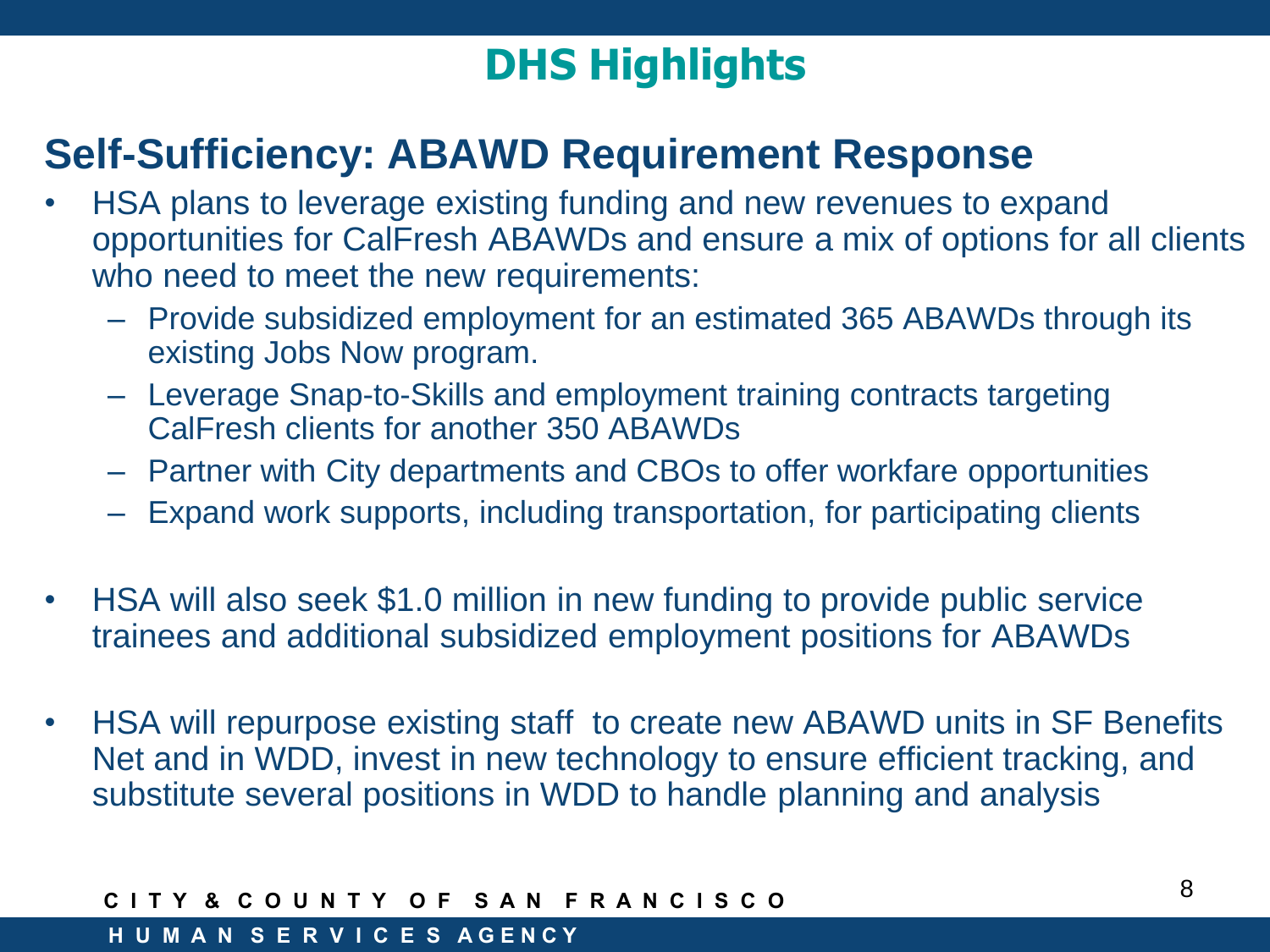# **DHS Highlights**

### **CalWORKs**

- HSA proposes several substitutions to implement CalWORKs 2.0 by having dedicated case workers to enhance client communication, accuracy, and help reduce the case churn rate
- Governor's Budget in January included two proposals for new initiatives:
	- Monthly, \$30 diaper benefit to parents participating in a CalWORKs Welfareto-Work plan for each child 3 years of age or younger
	- Home Visiting Program pilot for young, first-time parents to help families navigate and connect to resources within the CalWORKs system

### **SF Benefits Net: Medi-Cal and CalFresh**

• Targeted substitutions to address quality assurance and training in light of ABAWD policy changes and increased Medi-Cal auditing by the state and federal government

### Y & COUNTY OF SAN FRANCISCO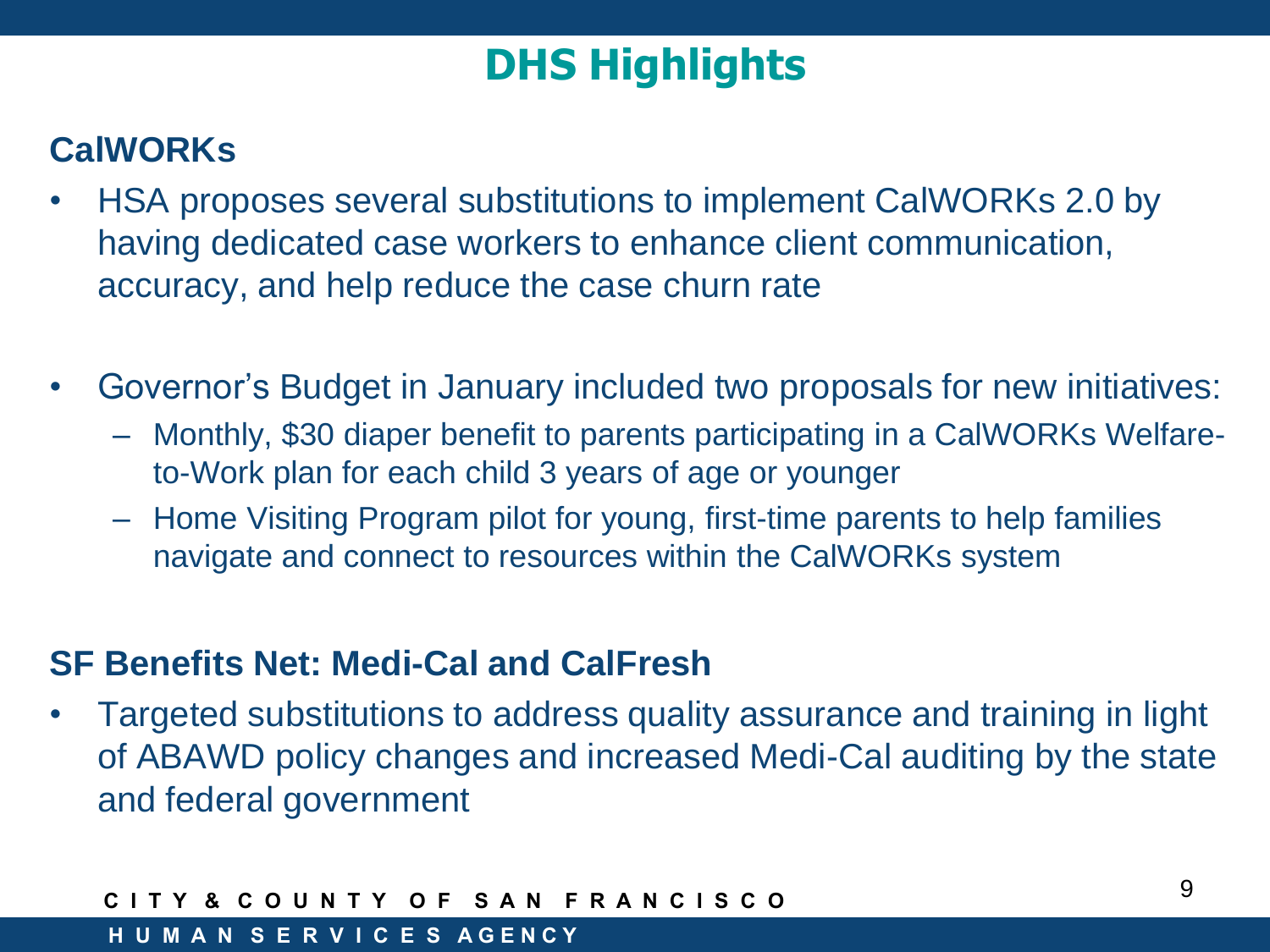# **DHS Highlights**

### **Family & Children's Services**

- IVE Waiver Continues
	- Fixed federal funding of Child Welfare Services irrespective of decline in foster care placements.
		- East Bay Visitation Center
		- Case consultation model, including differential response providers
		- Mobile stabilization response services for children in out of home care
		- Development of specialized emergency placements for high needs youth
- Continuum of Care Reform:
	- Recruitment of additional foster families
	- Streamlining licensing process for caregivers
	- Transitioning group homes to Short term Residential Treatment Programs (STRTP)
	- Full implementation of child and family teams
- Expansion of State's Emergency Child Care Bridge Program (for children in foster care)

### **C I T Y & C O U N T Y O F S A N F R A N C I S C O**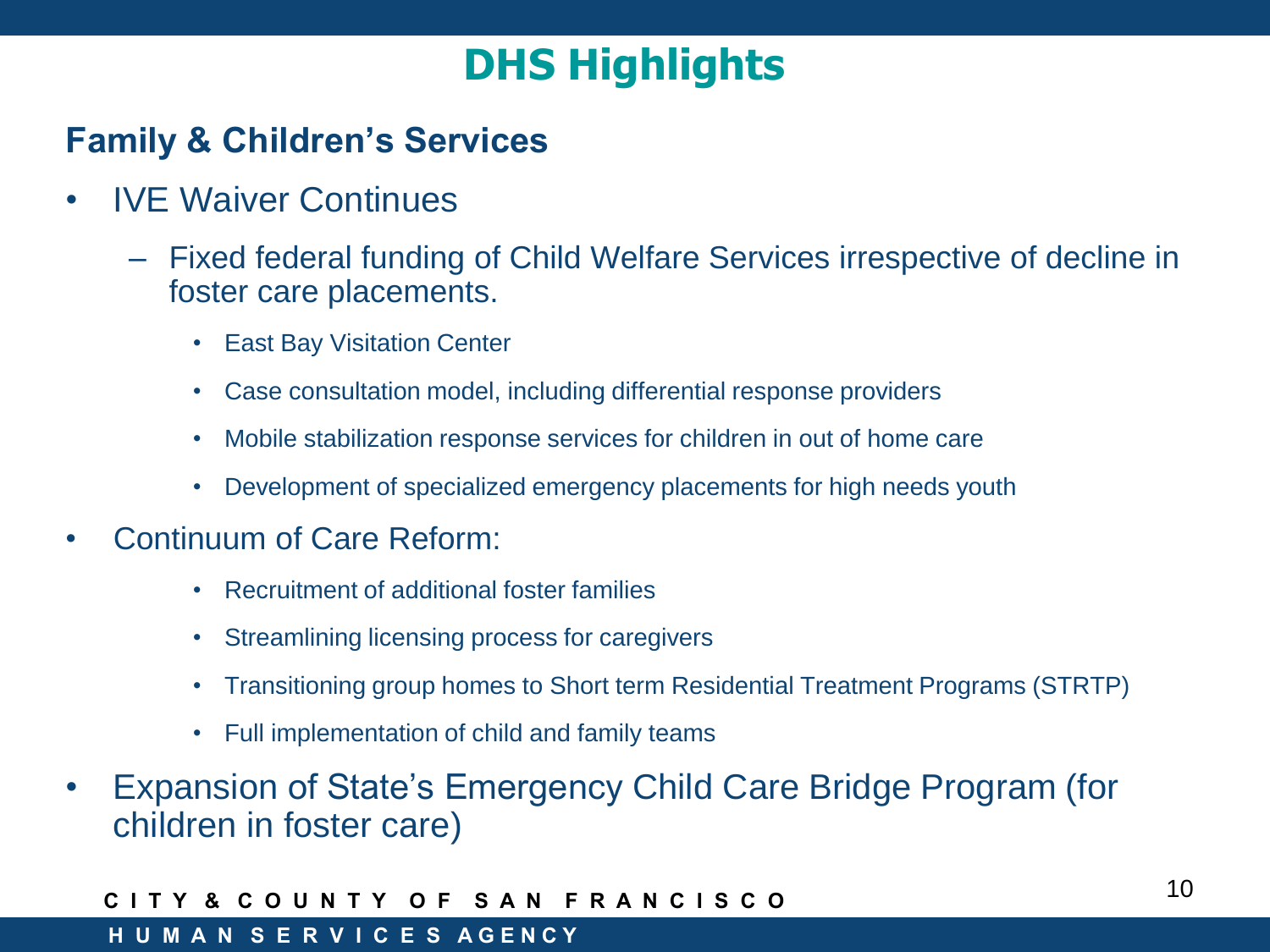# **HSA Administration Highlights**

### **Fire / Hazardous Housing**

Requesting \$1.33 million for the expanded Fire and Hazardous Housing Subsidy Programs

### **Additional Substitutions in HSA Administration**

- Proposed substitutions to:
	- Create a new Disaster Response Manager position
	- Create a new Privacy Officer position within Investigations
	- Expand the Agency's Communications team
	- Align positions in the Information Technology (IT) division with department needs and citywide use of IT classifications
	- Meet current operational needs in Personnel, Planning, Contracts and Support Services.

### **C I T Y & C O U N T Y O F S A N F R A N C I S C O**